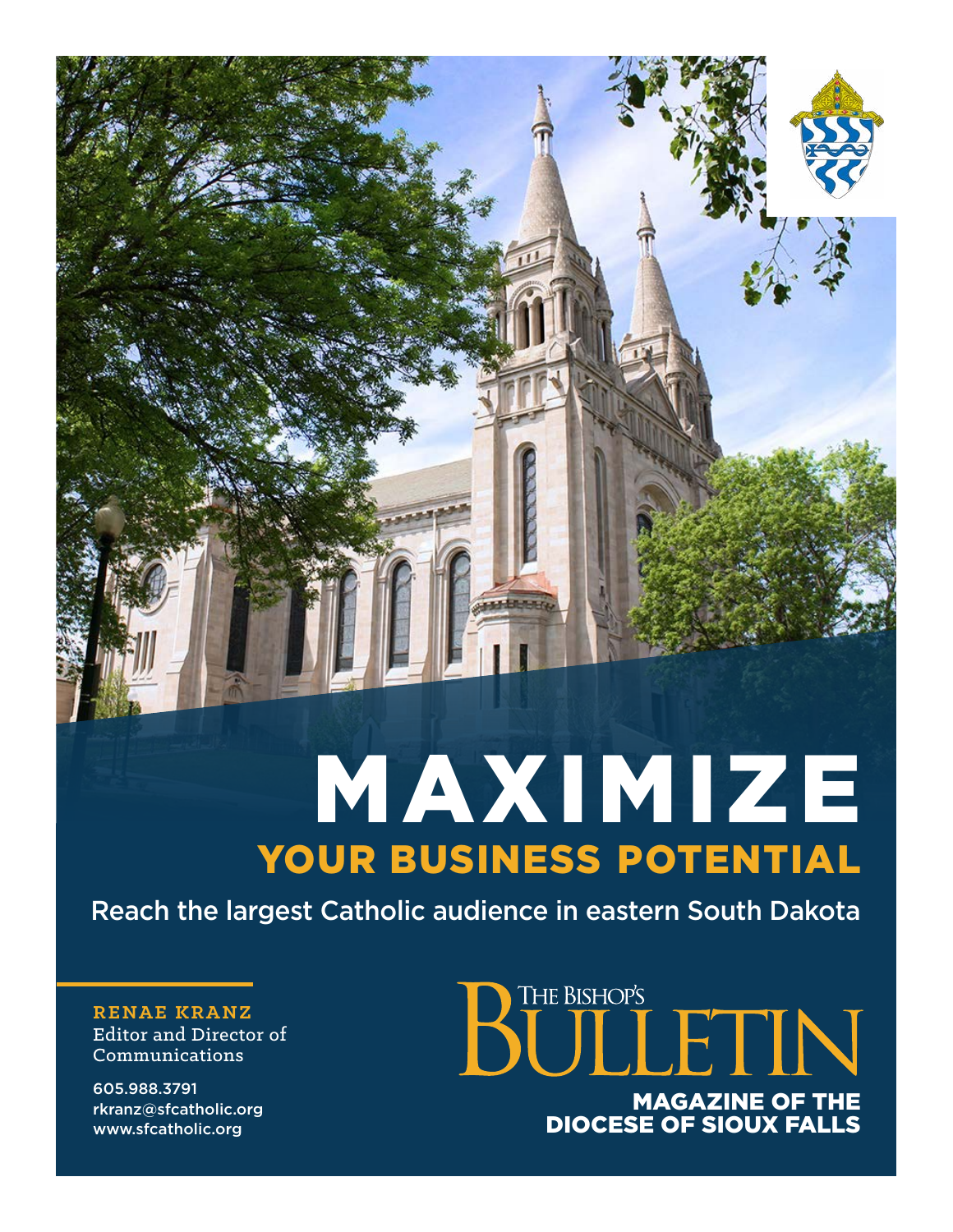### WHY ADVERTISE?



#### HIGH IMPACT

*The Bishop's Bulletin* magazine is a high-quality four-color publication distributed 12 times per year to 34,000 Catholic households in eastern South Dakota. It is the official publication of the Diocese of Sioux Falls.

| Due dates |                |                    |  |  |  |
|-----------|----------------|--------------------|--|--|--|
| 2022      | Ad reservation | Ad/events due date |  |  |  |
| Aug       | 6/14/2022      | 6/21/2022          |  |  |  |
| Sept      | 7/18/2022      | 7/25/2022          |  |  |  |
| Oct       | 8/16/2022      | 8/23/2022          |  |  |  |
| Nov       | 9/15/2022      | 9/22/2022          |  |  |  |
| Dec       | 10/13/2022     | 10/20/2022         |  |  |  |
| 2023      | Ad reservation | Ad/events due date |  |  |  |
| Jan       | 11/4/2022      | 11/11/2022         |  |  |  |
| Feb       | 12/5/2022      | 12/12/2022         |  |  |  |
| Mar       | 1/13/2023      | 1/20/2023          |  |  |  |
| Apr       | 2/15/2023      | 2/22/2023          |  |  |  |
| May       | 3/10/2023      | 3/17/2023          |  |  |  |
| Jun       | 4/14/2023      | 4/21/2023          |  |  |  |
| July      | 5/12/2023      | 5/19/2023          |  |  |  |
| Aug       | 6/8/2023       | 6/15/2023          |  |  |  |
| Sep       | 7/18/2023      | 7/25/2023          |  |  |  |
| Oct       | 8/15/2023      | 8/22/2023          |  |  |  |
| Nov       | 9/15/2023      | 9/22/2023          |  |  |  |
| Dec       | 10/12/2023     | 10/19/2023         |  |  |  |

*Each issue is slated to reach mailboxes during the first few days of the month.*

#### YOUR TARGET AUDIENCE READS *THE BISHOP'S BULLETIN*

According to Simmons Marketing Research, readers of Catholic magazines:

- Own a home (75%)
- Are married (72%)
- Are predominantly female (68%)
- Are decision-makers 35 to 64 years of age (57%)
- Are college graduates (39%)
- Regularly save and invest money (60%)
- Strongly support charities (90%)
- Are regular domestic travelers (77%)

AS THE LARGEST DISTRIBUTED CATHOLIC MAGAZINE IN EASTERN SOUTH DAKOTA, WE WILL PROVIDE A PUBLICATION WITH:

- Full color ads
- High pass-along rate
- Design services available
- Credibility in your market
- Proven readership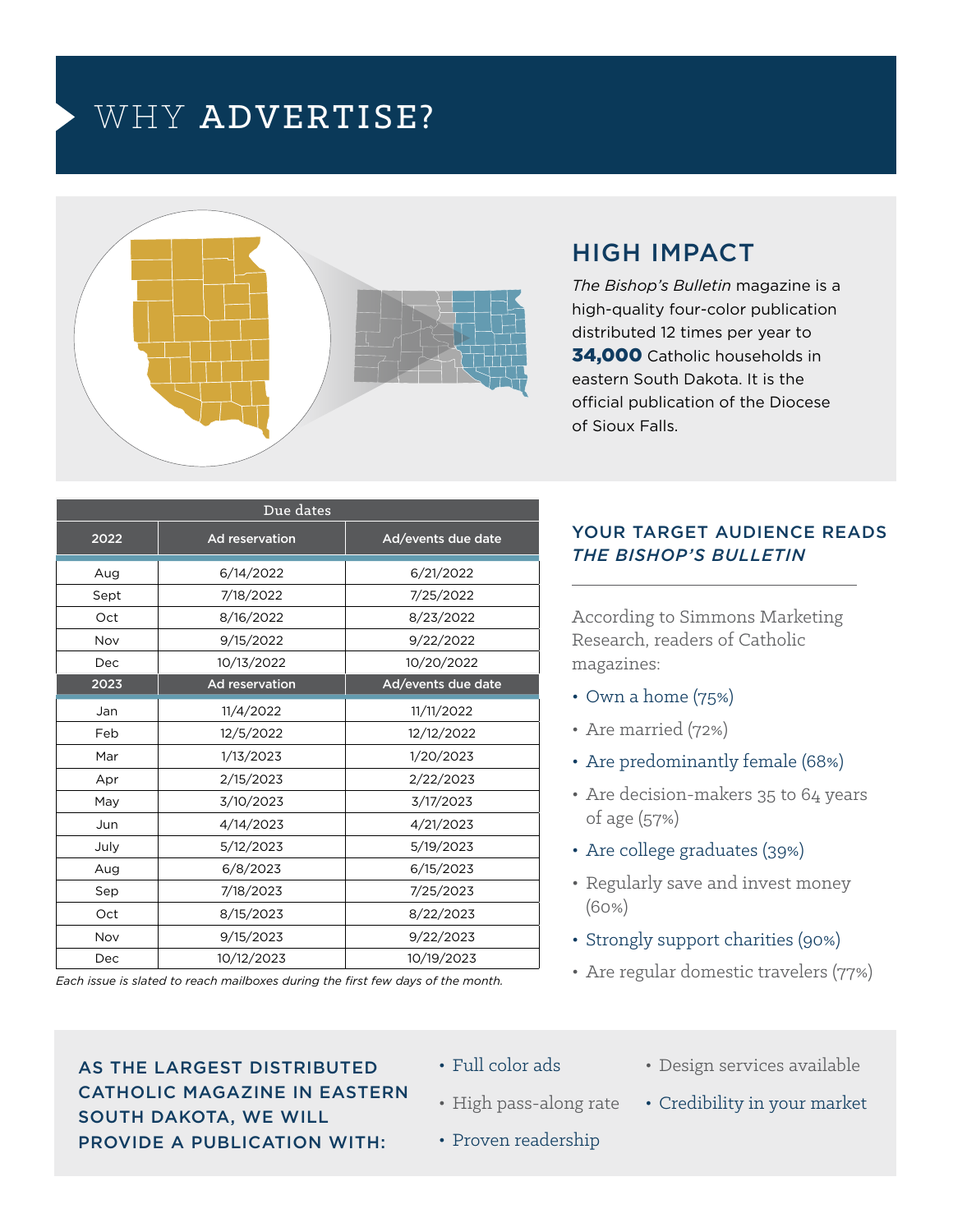## ADVERTISING GUIDELINES

#### TERMS AND CONDITIONS

- *The Bishop's Bulletin* magazine reserves the right to reject, omit or discontinue any ad copy considered to be objectionable or contrary to the teachings of the Catholic Church.
- All copy is subject to the approval of *The Bishop's Bulletin*  magazine.
- *The Bishop's Bulletin* magazine reserves the right to insert the word "advertisement" above or below any copy.
- We reserve the right to adjust advertising rates at any time upon 30 days written notice.
- Cancellations or changes in orders may not be made by the advertiser nor its agency after the reservation closing date.
- Positioning of advertisements is at the discretion of *The Bishop's Bulletin* magazine except where a request for a specific preferred position is acknowledged by *The Bishop's Bulletin* magazine in writing.

#### PRINTING SPECIFICATIONS

- Acceptable file format: PDF with embedded fonts is preferred (set distiller to "Press Quality").
- Ads also can be accepted in EPS, PDF, JPEG, Adobe® Illustrator® and Photoshop® files. These files must include true type fonts and art.
- All ads must be exact size at 100%, 300 dpi.
- For questions, design services or to submit files, contact Casey Bassett at cbassett@sfcatholic.org or 605.988.3738.

#### AD DETAILS

Cost is per insertion. All prices are for camera-ready material submitted to *The Bishop's Bulletin* magazine according to advertising guidelines. *The Bishop's Bulletin* also offers design and production services for your convenience.

#### AD SPECIFICATIONS FULL COLOR · monthly (12 issues a year)

Five ad sizes are offered:

| Per Issue Cost   |                  |                     |             |                  |  |  |
|------------------|------------------|---------------------|-------------|------------------|--|--|
| <b>Full Page</b> | <b>Half Page</b> | <b>Quarter Page</b> | Eighth Page | Back Page Banner |  |  |
| \$1,650          | \$825            | \$412               | \$205       | \$100            |  |  |

Five ad sizes are offered for non-profits (including parishes and diocesan offices) at a discounted rate\* of 50% off the regular rate:

| Per Issue Cost for Non-Profits |           |                     |             |                         |  |  |
|--------------------------------|-----------|---------------------|-------------|-------------------------|--|--|
| <b>Full Page</b>               | Half Page | <b>Quarter Page</b> | Eighth Page | <b>Back Page Banner</b> |  |  |
| \$825                          | \$412.50  | \$206               | \$102.50    | \$100                   |  |  |

*\*Banner ad excluded. This discount will be reduced to 30% off the regular rate beginning July 2023 and 15% off the regular rate beginning July 2024.*